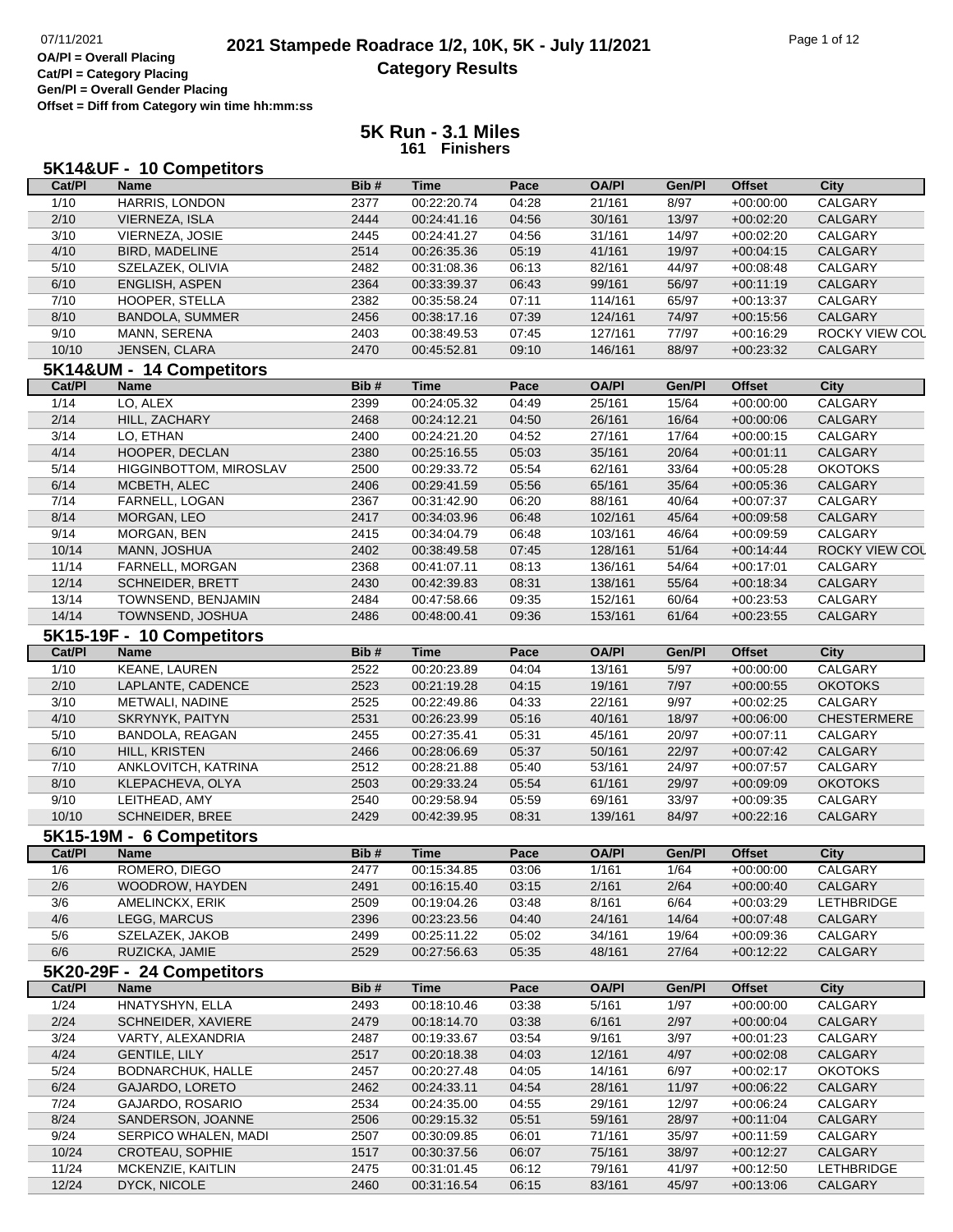**OA/Pl = Overall Placing**

**Cat/Pl = Category Placing Gen/Pl = Overall Gender Placing**

**Offset = Diff from Category win time hh:mm:ss**

|        | 5K20-29F - 24 Competitors |      |             |       |              |        |               |                   |
|--------|---------------------------|------|-------------|-------|--------------|--------|---------------|-------------------|
| Cat/PI | <b>Name</b>               | Bib# | <b>Time</b> | Pace  | <b>OA/PI</b> | Gen/Pl | <b>Offset</b> | <b>City</b>       |
| 13/24  | SNELGROVE, ROBYN          | 2480 | 00:31:32.32 | 06:18 | 87/161       | 48/97  | $+00:13:21$   | <b>LETHBRIDGE</b> |
| 14/24  | DHILLON, SAVNEET          | 2516 | 00:32:44.93 | 06:32 | 94/161       | 52/97  | $+00:14:34$   | <b>CALGARY</b>    |
| 15/24  | MORRIS, ALEXANDRA         | 2526 | 00:33:15.46 | 06:39 | 96/161       | 53/97  | $+00:15:05$   | <b>HIGH RIVER</b> |
| 16/24  | <b>WILSON, PAIGE</b>      | 2533 | 00:33:15.72 | 06:39 | 97/161       | 54/97  | $+00:15:05$   | CAYLEY            |
| 17/24  | SADIQ, GANIYAT            | 2426 | 00:34:20.34 | 06:52 | 106/161      | 59/97  | $+00:16:09$   | CALGARY           |
| 18/24  | HODKINSON, COURTNEY       | 2469 | 00:34:26.03 | 06:53 | 108/161      | 61/97  | $+00:16:15$   | CALGARY           |
| 19/24  | EASSON, SARAH             | 2362 | 00:35:29.72 | 07:05 | 109/161      | 62/97  | $+00:17:19$   | CALGARY           |
| 20/24  | SCHEIDL, TAYLOR           | 2428 | 00:35:30.11 | 07:06 | 110/161      | 63/97  | $+00:17:19$   | CALGARY           |
| 21/24  | CIPRICK, ASHLEY           | 2354 | 00:44:03.41 | 08:48 | 141/161      | 85/97  | $+00:25:52$   | CALGARY           |
| 22/24  | STANLEY, ARLENE           | 2440 | 00:48:00.81 | 09:36 | 154/161      | 93/97  | $+00:29:50$   | <b>CALGARY</b>    |
| 23/24  | ZIMMERMAN, KELCIE         | 2451 | 00:49:25.42 | 09:53 | 156/161      | 94/97  | $+00:31:15$   | CASTLEGAR         |
| 24/24  | STEWART, JESSICA          | 2442 | 00:54:59.38 | 10:59 | 159/161      | 96/97  | $+00:36:49$   | <b>EDMONTON</b>   |
|        | 5K20-29M - 8 Competitors  |      |             |       |              |        |               |                   |
| Cat/PI | <b>Name</b>               | Bib# | <b>Time</b> | Pace  | <b>OA/PI</b> | Gen/Pl | <b>Offset</b> | <b>City</b>       |
| 1/8    | <b>GAJARDO, MARTIN</b>    | 2463 | 00:17:00.02 | 03:24 | 4/161        | 4/64   | $+00:00:00$   | <b>CALGARY</b>    |
|        |                           |      |             |       |              |        |               |                   |
| 2/8    | HANNA, ROGER              | 2464 | 00:20:10.52 | 04:02 | 11/161       | 8/64   | $+00:03:10$   | CALGARY           |
| 3/8    | HOGAN, TOMAS              | 2519 | 00:21:01.25 | 04:12 | 17/161       | 11/64  | $+00:04:01$   | <b>FOOTHILLS</b>  |
| 4/8    | ANKLOVITCH, ERIC          | 2511 | 00:27:59.79 | 05:35 | 49/161       | 28/64  | $+00:10:59$   | CALGARY           |
| 5/8    | SERPICO, JACOB            | 2530 | 00:30:13.91 | 06:02 | 72/161       | 37/64  | $+00:13:13$   | CALGARY           |
| 6/8    | CONNORS, LIAM             | 2355 | 00:35:30.76 | 07:06 | 111/161      | 48/64  | $+00:18:30$   | CALGARY           |
| 7/8    | <b>BURYNUIK, MICHAEL</b>  | 2352 | 00:44:37.41 | 08:55 | 143/161      | 57/64  | $+00:27:37$   | CALGARY           |
| 8/8    | KELLER, JONNY             | 2390 | 00:54:59.88 | 10:59 | 160/161      | 64/64  | $+00:37:59$   | <b>EDMONTON</b>   |
|        | 5K30-39F - 13 Competitors |      |             |       |              |        |               |                   |
| Cat/PI | <b>Name</b>               | Bib# | <b>Time</b> | Pace  | <b>OA/PI</b> | Gen/Pl | <b>Offset</b> | <b>City</b>       |
| 1/13   | STERLING, ANNE            | 2481 | 00:22:59.28 | 04:35 | 23/161       | 10/97  | $+00:00:00$   | <b>CALGARY</b>    |
| 2/13   | MCDONALD, MORGAN          | 2409 | 00:28:22.85 | 05:40 | 55/161       | 25/97  | $+00:05:23$   | CALGARY           |
| 3/13   | WILLIAMS, SHUNA           | 2447 | 00:29:07.60 | 05:49 | 57/161       | 27/97  | $+00:06:08$   | CALGARY           |
| 4/13   | <b>BEAMISH, KAILEY</b>    | 1489 | 00:29:47.30 | 05:57 | 67/161       | 32/97  | $+00:06:48$   | CALGARY           |
| 5/13   | WEBB, SARAH               | 2489 | 00:31:05.03 | 06:13 | 80/161       | 42/97  | $+00:08:05$   | CALGARY           |
| 6/13   | O'KEEFFE, ZOE             | 2537 | 00:31:06.06 | 06:13 | 81/161       | 43/97  | $+00:08:06$   | CALGARY           |
| 7/13   | KOKKO, ANNE               | 2494 | 00:31:28.40 | 06:17 | 86/161       | 47/97  | $+00:08:29$   | CALGARY           |
| 8/13   | LEWIS, NICOLE             | 2398 | 00:32:09.21 | 06:25 | 91/161       | 50/97  | $+00:09:09$   | CALGARY           |
| 9/13   | MORSTAD, SHANNON          | 2476 | 00:34:25.89 | 06:53 | 107/161      | 60/97  | $+00:11:26$   | CALGARY           |
| 10/13  | CHICHKALIUK, OLENA        | 2459 | 00:37:39.51 | 07:31 | 121/161      | 71/97  | $+00:14:40$   | CALGARY           |
| 11/13  | RYAN, BRANDI              | 2478 | 00:39:06.04 | 07:49 | 129/161      | 78/97  | $+00:16:06$   | AIRDRIE           |
| 12/13  | PANNU, AMAN               | 2504 | 00:45:13.73 | 09:02 | 144/161      | 87/97  | $+00:22:14$   | CALGARY           |
| 13/13  | SILVIUS, KATE             | 2435 | 00:46:09.43 | 09:13 | 148/161      | 90/97  | $+00:23:10$   | CALGARY           |
|        | 5K30-39M - 13 Competitors |      |             |       |              |        |               |                   |
| Cat/Pl | <b>Name</b>               | Bib# | <b>Time</b> | Pace  | <b>OA/PI</b> | Gen/Pl | <b>Offset</b> | <b>City</b>       |
| 1/13   | CHAFE, DAVID              | 2515 | 00:16:20.63 | 03:16 | 3/161        | 3/64   | $+00:00:00$   | CALGARY           |
| 2/13   | NESS, TODD                | 2422 | 00:18:24.24 | 03:40 | 7/161        | 5/64   | $+00:02:03$   | CALGARY           |
| 3/13   | NESS, DEVIN               | 2421 | 00:20:34.32 | 04:06 | 15/161       | 9/64   | $+00:04:14$   | CALGARY           |
| 4/13   | ZIMMERMAN, DAVID          | 2450 | 00:20:34.44 | 04:06 | 16/161       | 10/64  | $+00:04:14$   | CALGARY           |
| 5/13   | <b>SCHOMMER, CLARK</b>    | 2431 | 00:21:16.88 | 04:15 | 18/161       | 12/64  | $+00:04:56$   | CALGARY           |
| 6/13   | DEFRAINE, DEVIN           | 2359 | 00:21:27.38 | 04:17 | 20/161       | 13/64  | $+00:05:07$   | CALGARY           |
| 7/13   | MCCORMACK, NIALL          | 2536 | 00:25:45.04 | 05:09 | 37/161       | 21/64  | $+00:09:24$   | CALGARY           |
| 8/13   | <b>BURYNUIK, CHRIS</b>    | 2351 | 00:29:58.77 | 05:59 | 68/161       | 36/64  | $+00:13:38$   | CALGARY           |
| 9/13   | MYDEN, TROY               | 2420 | 00:31:19.76 | 06:15 | 84/161       | 39/64  | $+00:14:59$   | CALGARY           |
| 10/13  | OJHA, PARAG               | 2496 | 00:39:47.84 | 07:57 | 132/161      | 52/64  | $+00:23:27$   | CALGARY           |
| 11/13  | NGUYEN, VINH              | 2423 | 00:43:30.15 | 08:42 | 140/161      | 56/64  | $+00:27:09$   | CALGARY           |
| 12/13  | EAVES, MITCHELL           | 2492 | 00:46:30.96 | 09:18 | 150/161      | 59/64  | $+00:30:10$   | <b>LETHBRIDGE</b> |
| 13/13  | TOWNSEND, JEFFREY         | 2485 | 00:48:01.68 | 09:36 | 155/161      | 62/64  | $+00:31:41$   | CALGARY           |
|        | 5K40-49F - 20 Competitors |      |             |       |              |        |               |                   |
| Cat/PI | <b>Name</b>               | Bib# | <b>Time</b> | Pace  | <b>OA/PI</b> | Gen/Pl | <b>Offset</b> | <b>City</b>       |
| 1/20   | HOOPER, JANICE            | 2381 | 00:25:28.25 | 05:05 | 36/161       | 16/97  | $+00:00:00$   | CALGARY           |
| 2/20   | CARVALHO, NICOLE          | 2458 | 00:27:35.55 | 05:31 | 46/161       | 21/97  | $+00:02:07$   | CALGARY           |
| 3/20   | HILL, SHARON              | 2467 | 00:28:16.75 | 05:39 | 52/161       | 23/97  | $+00:02:48$   | CALGARY           |
| 4/20   | GIFFEN, REBECCA           | 2535 | 00:28:37.57 | 05:43 | 56/161       | 26/97  | $+00:03:09$   | CALGARY           |
| 5/20   | WOODHEAD, ANGIE           | 2490 | 00:29:42.58 | 05:56 | 66/161       | 31/97  | $+00:04:14$   | CALGARY           |
| 6/20   | MCLEMAN, ELIZABETH        | 2411 | 00:30:48.80 | 06:09 | 78/161       | 40/97  | $+00:05:20$   | CALGARY           |
|        |                           |      |             |       |              |        |               |                   |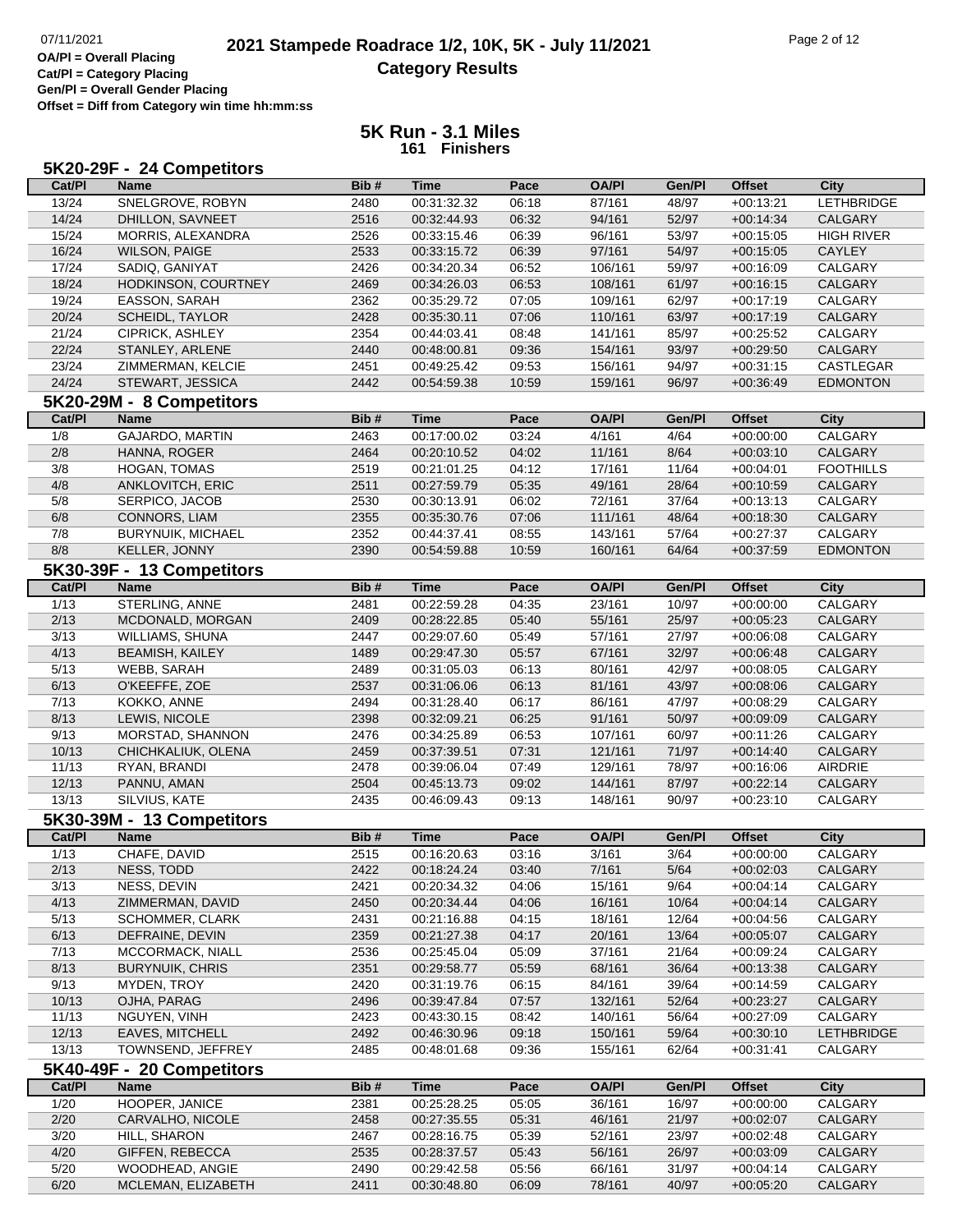**OA/Pl = Overall Placing Cat/Pl = Category Placing Gen/Pl = Overall Gender Placing Offset = Diff from Category win time hh:mm:ss**

| Cat/PI         | <b>Name</b>                 | Bib# | <b>Time</b> | Pace  | <b>OA/PI</b> | Gen/Pl | <b>Offset</b> | <b>City</b>     |
|----------------|-----------------------------|------|-------------|-------|--------------|--------|---------------|-----------------|
|                |                             |      |             |       |              |        |               |                 |
| 7/20           | TEMPLETON-BANDOLA, KATHLEEN | 2483 | 00:31:25.18 | 06:17 | 85/161       | 46/97  | $+00:05:56$   | CALGARY         |
| 8/20           | LOVE, RICHELLE              | 2495 | 00:31:52.46 | 06:22 | 90/161       | 49/97  | $+00:06:24$   | <b>CALGARY</b>  |
| 9/20           | ATTWELL, SARAH              | 2346 | 00:33:39.15 | 06:43 | 98/161       | 55/97  | $+00:08:10$   | CALGARY         |
| 10/20          | MORGAN, DAYNA               | 2416 | 00:34:05.93 | 06:49 | 104/161      | 58/97  | $+00:08:37$   | CALGARY         |
| 11/20          | ZUBACH, ROBIN               | 2452 | 00:36:04.60 | 07:12 | 116/161      | 66/97  | $+00:10:36$   | CALGARY         |
| 12/20          | RINGUETTE, MICHELLE         | 2425 | 00:37:05.72 | 07:25 | 118/161      | 68/97  | $+00:11:37$   | CALGARY         |
| 13/20          | <b>FAIRLEIGH, KERSTEN</b>   | 2365 | 00:37:34.71 | 07:30 | 120/161      | 70/97  | $+00:12:06$   | CALGARY         |
| 14/20          | HARDY, LISA                 | 2376 | 00:37:42.33 | 07:32 | 122/161      | 72/97  | $+00:12:14$   | CALGARY         |
| 15/20          | SCHATZ, ANGELA              | 2427 | 00:37:50.63 | 07:34 | 123/161      | 73/97  | $+00:12:22$   | CALGARY         |
| 16/20          | <b>CUSH, SHAUNA</b>         | 2357 | 00:38:27.83 | 07:41 | 126/161      | 76/97  | $+00:12:59$   | CALGARY         |
| 17/20          | MANN, URSULA                | 2404 | 00:39:22.21 | 07:52 | 130/161      | 79/97  | $+00:13:53$   | ROCKY VIEW COL  |
| 18/20          | SORABJI, DELNA              | 2439 | 00:39:22.98 | 07:52 | 131/161      | 80/97  | $+00:13:54$   | ROCKY VIEW COL  |
|                |                             |      |             |       |              |        |               |                 |
| 19/20          | FARNELL, JENNIFER           | 2366 | 00:40:35.25 | 08:07 | 135/161      | 82/97  | $+00:15:07$   | CALGARY         |
| 20/20          | GAUDET, JOCELYNE            | 2371 | 00:46:43.98 | 09:20 | 151/161      | 92/97  | $+00:21:15$   | CALGARY         |
|                | 5K40-49M - 12 Competitors   |      |             |       |              |        |               |                 |
| Cat/PI         | <b>Name</b>                 | Bib# | <b>Time</b> | Pace  | <b>OA/PI</b> | Gen/Pl | <b>Offset</b> | <b>City</b>     |
| $\frac{1}{12}$ | HILL, ERIC                  | 2465 | 00:26:15.95 | 05:15 | 39/161       | 22/64  | $+00:00:00$   | CALGARY         |
| 2/12           | BIRD, JOHN                  | 2513 | 00:26:35.95 | 05:19 | 42/161       | 23/64  | $+00:00:20$   | CALGARY         |
| 3/12           | STUBBS, MICHAEL             | 2508 | 00:27:14.04 | 05:26 | 44/161       | 25/64  | $+00:00:58$   | CALGARY         |
| 4/12           | NEATH, DAN                  | 2527 | 00:29:27.90 | 05:53 | 60/161       | 32/64  | $+00:03:11$   | COCHRANE        |
| 5/12           | WEBB, DON                   | 2488 | 00:30:43.29 | 06:08 | 76/161       | 38/64  | $+00:04:27$   | CALGARY         |
| 6/12           | FARNELL, WESLEY             | 2369 | 00:31:43.08 | 06:20 | 89/161       | 41/64  | $+00:05:27$   | CALGARY         |
| 7/12           |                             | 2538 |             |       |              | 42/64  |               |                 |
|                | ROSENEGGER, STEPHEN         |      | 00:32:10.14 | 06:26 | 92/161       |        | $+00:05:54$   | CALGARY         |
| 8/12           | MASSINON, STEPHANE          | 2474 | 00:32:47.55 | 06:33 | 95/161       | 43/64  | $+00:06:31$   | CALGARY         |
| 9/12           | HOOPER, CHRIS               | 2379 | 00:35:58.27 | 07:11 | 115/161      | 50/64  | $+00:09:42$   | CALGARY         |
| 10/12          | SAINI, GURMEET              | 2497 | 00:39:49.80 | 07:57 | 133/161      | 53/64  | $+00:13:33$   | CALGARY         |
| 11/12          | JENSEN, ROBERT              | 2471 | 00:45:51.77 | 09:10 | 145/161      | 58/64  | $+00:19:35$   | CALGARY         |
| 12/12          | FINN, WADE                  | 2541 | 00:50:51.66 | 10:10 | 158/161      | 63/64  | $+00:24:35$   | CALGARY         |
|                | 5K50-59F - 15 Competitors   |      |             |       |              |        |               |                 |
|                |                             | Bib# | <b>Time</b> | Pace  | <b>OA/PI</b> | Gen/Pl | <b>Offset</b> | <b>City</b>     |
| Cat/PI         |                             |      |             |       |              |        |               |                 |
|                | <b>Name</b>                 |      |             |       |              |        |               |                 |
| 1/15           | FLEGG, KIM                  | 2370 | 00:24:51.52 | 04:58 | 32/161       | 15/97  | $+00:00:00$   | <b>CALGARY</b>  |
| 2/15           | SANDERSON, HEIKE            | 2505 | 00:29:40.04 | 05:56 | 63/161       | 30/97  | $+00:04:48$   | CALGARY         |
| 3/15           | JANZEN, ADRIENNE            | 2501 | 00:30:00.37 | 06:00 | 70/161       | 34/97  | $+00:05:08$   | CALGARY         |
| 4/15           | EGGER, COLLEEN              | 2363 | 00:30:15.50 | 06:03 | 73/161       | 36/97  | $+00:05:23$   | CALGARY         |
| 5/15           | SWIFT, NATALINE             | 2532 | 00:30:32.79 | 06:06 | 74/161       | 37/97  | $+00:05:41$   | CASTLEGAR       |
| 6/15           | DIBSKI, PATTI               | 2360 | 00:30:48.66 | 06:09 | 77/161       | 39/97  | $+00:05:57$   | CALGARY         |
| 7/15           | SERPICO, ROSE               | 2498 | 00:32:37.77 | 06:31 | 93/161       | 51/97  | $+00:07:46$   | CALGARY         |
| 8/15           | MCCOMBE, SHAWN              | 2539 | 00:33:51.10 | 06:46 | 100/161      | 57/97  | $+00:08:59$   | CALGARY         |
| 9/15           | KRAMER, SHARON              | 2392 | 00:35:54.04 | 07:10 | 113/161      | 64/97  | $+00:11:02$   | CALGARY         |
| 10/15          | <b>GRAY, CHRISTINE</b>      | 2375 | 00:37:04.78 | 07:24 | 117/161      | 67/97  | $+00:12:13$   | CALGARY         |
| 11/15          | DOUGLAS, SARAH              | 2361 | 00:38:25.88 | 07:41 | 125/161      | 75/97  | $+00:13:34$   | CALGARY         |
|                |                             |      | 00:41:40.09 |       | 137/161      | 83/97  | $+00:16:48$   |                 |
| 12/15          | BOSCHEE, BELINDA            | 2349 |             | 08:20 |              |        |               | CALGARY         |
| 13/15          | LANG, CHRISTINE             | 2394 | 00:44:04.42 | 08:48 | 142/161      | 86/97  | $+00:19:12$   | CALGARY         |
| 14/15          | GILJE, MARY                 | 2372 | 00:46:02.13 | 09:12 | 147/161      | 89/97  | $+00:21:10$   | CALGARY         |
| 15/15          | SILVIUS, LESLIE             | 2436 | 00:46:09.57 | 09:13 | 149/161      | 91/97  | $+00:21:18$   | CALGARY         |
|                | 5K50-59M - 7 Competitors    |      |             |       |              |        |               |                 |
| Cat/PI         | <b>Name</b>                 | Bib# | <b>Time</b> | Pace  | <b>OA/PI</b> | Gen/Pl | <b>Offset</b> | <b>City</b>     |
| 1/7            | LEE, MORLEY                 | 2395 | 00:19:51.02 | 03:58 | 10/161       | 7/64   | $+00:00:00$   | CALGARY         |
| 2/7            | <b>BANDOLA, MARK</b>        | 2454 | 00:26:53.22 | 05:22 | 43/161       | 24/64  | $+00:07:02$   | <b>CALGARY</b>  |
| 3/7            | JANZEN, MARK                | 2502 | 00:28:13.30 | 05:38 | 51/161       | 29/64  | $+00:08:22$   | CALGARY         |
| 4/7            | MCBETH, MICHAEL             | 2407 | 00:29:41.49 | 05:56 | 64/161       | 34/64  | $+00:09:50$   | CALGARY         |
|                | HUMBLE, ROBERT              |      |             | 06:46 |              |        | $+00:14:01$   |                 |
| 5/7            |                             | 2521 | 00:33:52.10 |       | 101/161      | 44/64  |               | CALGARY         |
| 6/7            | ANKLOVITCH, DARRELL         | 2510 | 00:34:13.89 | 06:50 | 105/161      | 47/64  | $+00:14:22$   | CALGARY         |
| 7/7            | REDEKOP, COLIN              | 2424 | 00:35:47.83 | 07:09 | 112/161      | 49/64  | $+00:15:56$   | CALGARY         |
|                | 5K60-69F - 5 Competitors    |      |             |       |              |        |               |                 |
| Cat/PI         | <b>Name</b>                 | Bib# | <b>Time</b> | Pace  | <b>OA/PI</b> | Gen/Pl | <b>Offset</b> | City            |
| 1/5            | NOVICKI, COLETTE            | 2528 | 00:25:48.16 | 05:09 | 38/161       | 17/97  | $+00:00:00$   | CALGARY         |
| $2/5$          | LINDSTROM, KARA             | 2472 | 00:37:21.28 | 07:28 | 119/161      | 69/97  | $+00:11:33$   | <b>VICTORIA</b> |
| 3/5            | WILLIAMS, RUTH              | 2446 | 00:39:49.88 | 07:57 | 134/161      | 81/97  | $+00:14:01$   | CALGARY         |